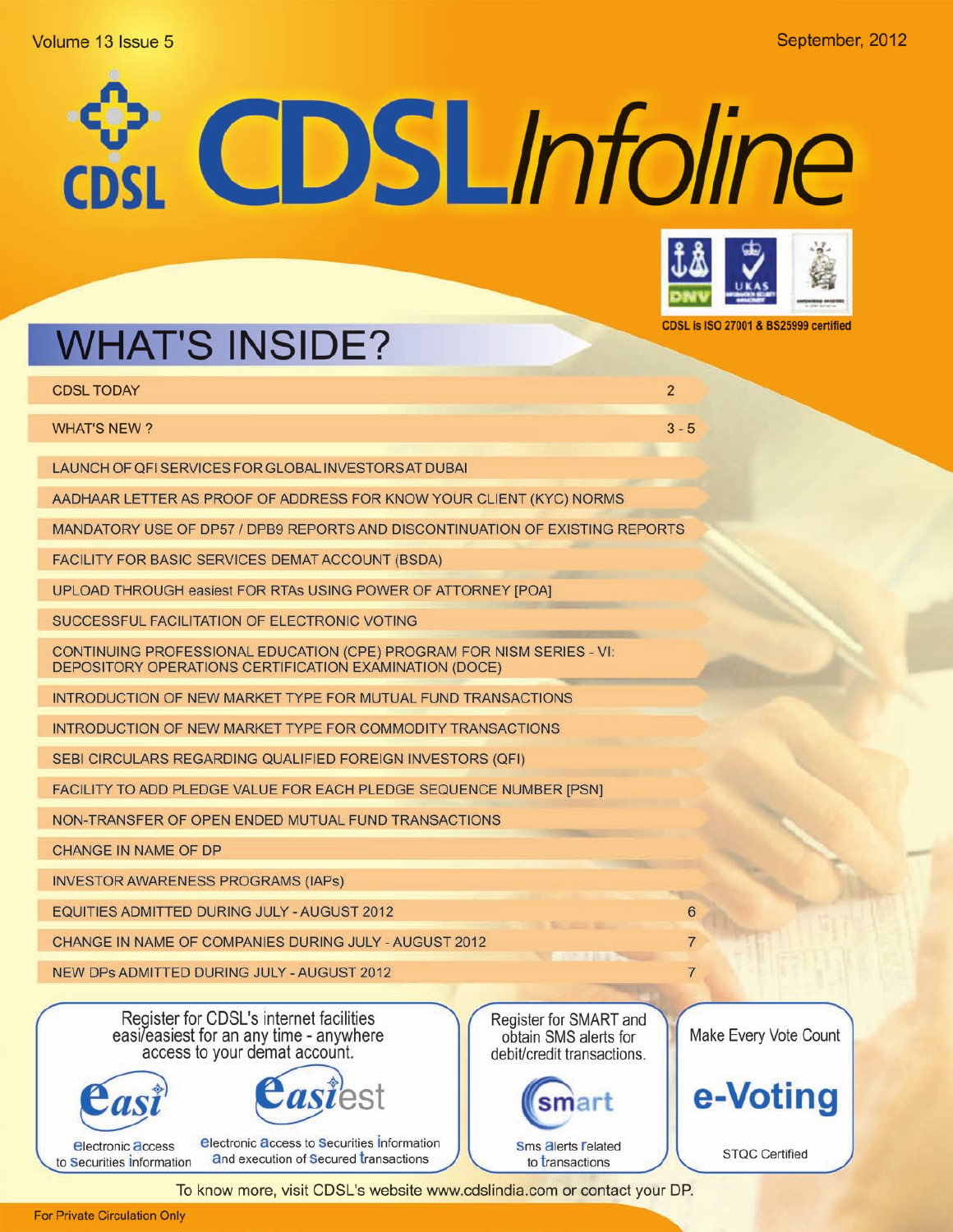

# CDSL TODAY

### Beneficial Owners

During the last 12 months, the number of active BO accounts with CDSL has increased from 76.89 lakh as on August 31, 2011 to 80.28 lakh as on August 31, 2012, which indicates growth of 4.41 %.





### Depository Participants

As on August 31, 2012, CDSL has 570 DPs offering DP services from over 10400 locations across the country. These DPs comprise of CMs, Banks, NBFCs, Custodians, Clearing Houses/ Corporations and Regional Stock Exchanges.

### Companies Admitted

The securities of almost all listed companies have been admitted with CDSL for demat. Further, a large number of Private Limited and unlisted companies are also admitted with CDSL. As on August 31, 2012, the securities of 10355 companies have been admitted for demat with CDSL.





### Securities Dematerialised

During the last 12 months, the volume of securities under custody has increased by 13.62%, whereas the value of securities has decreased by 2.77% respectively.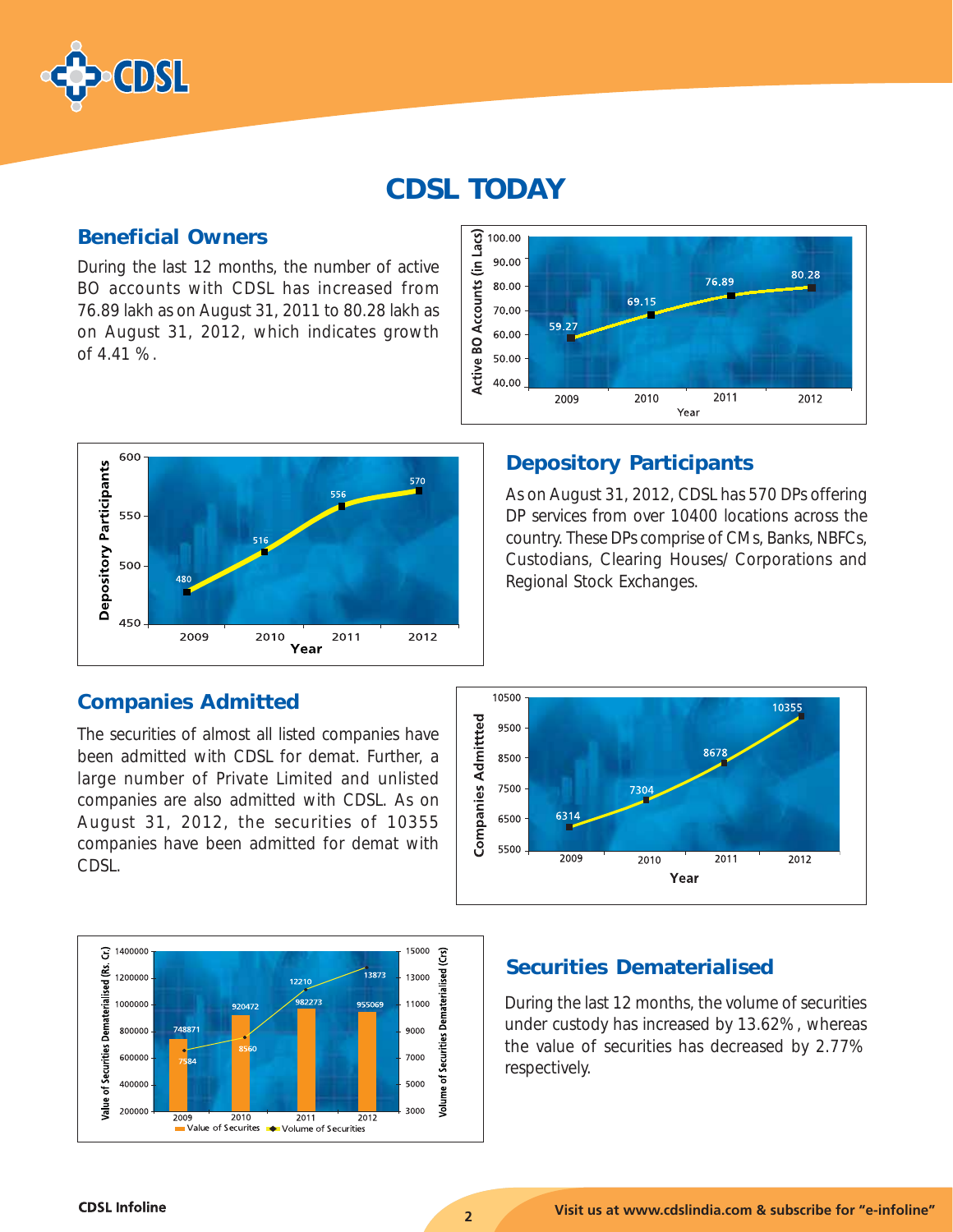

# WHAT's NEW ?

### LAUNCH OF QFI SERVICES FOR GLOBAL INVESTORS AT DUBAI

JRG International Brokerage DMCC along with IL&FS Securities Services Ltd. launched Qualified Foreign Investor (QFI) services at a seminar held at the World Trade Centre, Dubai on 1st September 2012 in the august presence of Mr. Sanjay Verma, Consul General of India to Dubai, UAE., Mr. Ashishkumar Chauhan, Interim CEO-BSE Limited, Mr. P S Reddy, MD&CEO-CDSL and Mr. S Rengarajan, CEO-IL&FS Securities Services Ltd.

During the event, the first QFI Account was awarded to H.E. Mr. Hazza Mohammed Al Dhaheri, Chaiman & MD, IBMC Group by Mr. S. Rengarajan, CEO, IL&FS Securities Services Ltd. QFI, the new investment channel opened up by the Government of India allows foreign nationals from 45 countries across the world, including the UAE, to invest in Indian equities and debt instruments.



### AADHAAR LETTER AS PROOF OF ADDRESS FOR KNOW YOUR CLIENT (KYC) NORMS

SEBI, vide its circular no. CIR/MIRSD/16/2011 dated August 22, 2011 and MIRSD/SE/Cir-21/2011 dated October 5, 2011 had informed market intermediaries about common KYC requirements and had listed out the documents admissible as proof of address. SEBI, vide its circular no. CIR/MIRSD/ 09 /2012, dated August 13, 2012 has now decided to permit the Aadhaar letter issued by Unique Identification Authority of India (UIDAI) as a valid proof of address. The Aadhaar letter was earlier admissible as a Proof of Identity for KYC, only.

### MANDATORY USE OF DP57 / DPB9 REPORTS AND DISCONTINUATION OF EXISTING REPORTS

CDSL, vide its communiques no. 3124 and 3159 dated July 24, 2012 and August 9, 2012 respectively, has mandated the use of Single Download Report - DP57 for transactions and Reports DPB9 / DPS8 / DPS9 for account opening related activities w.e.f. August 31, 2012. Other reports related to corporate action, IPO, pledge, pay-in, pay-out, freeze, BO details etc. have been discontinued w.e.f. August 31, 2012 EOD.

DPs are advised to take note of the same.

### FACILITY FOR BASIC SERVICES DEMAT ACCOUNT (BSDA)

SEBI , vide its circular no. CIR/MRD/DP/22/2012 dated August 27, 2012 has decided to introduce a "Basic Services Demat Account" (BSDA) for the benefit of individual retail investors. For further details, kindly refer to the aforementioned circular.

### UPLOAD THROUGH e*asiest* FOR RTAs USING POWER OF ATTORNEY [POA]

In order to facilitate transactions in the paperless mode, CDSL had allowed Clearing Members (CMs) to upload settlement-related transactions through their e*asiest* log-in for their clients who have given a Power of Attorney (POA) in the CM's favour.

CDSL is pleased to inform that it has now extended the aforementioned facility to Registrar and Transfer Agents (RTAs). RTAs can now upload the settlement related Mutual Fund transactions of AMCs who have granted them a POA through the RTA's e*asiest* login. DPs have to authenticate the POAid-BOid links through its e*asiest* login. For detailed information on the captioned subject, kindly refer to CDSL communiqué no. CDSL/OPS/DP/EASIE/3149.

### SUCCESSFUL FACILITATION OF ELECTRONIC VOTING

The e-Voting System was inaugurated on 17th November, 2009, by Hon. Minister of Corporate Affairs, Shri. Salman Khurshid. The platform aims at reducing the administrative and storage costs associated with Postal Ballots as well as AGMs / EGMs while facilitating declaration of results immediately after the close of the voting. Additionally, investors can cast their votes at their convenience from home / office till the last day. Many companies have welcomed the initiative and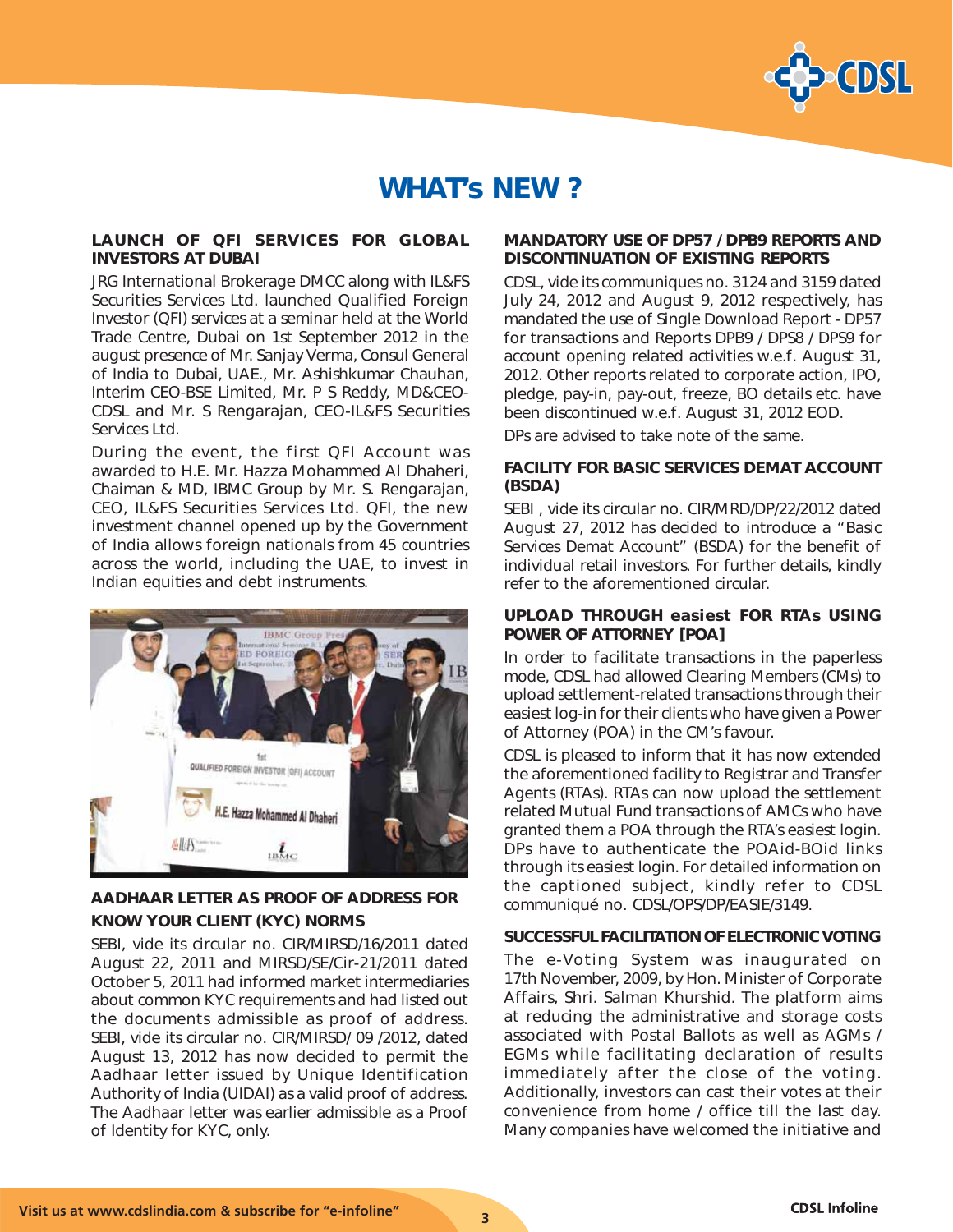

over 50 companies have signed the agreement with CDSL for its e-Voting System of which 10 companies have used CDSL's e-Voting platform to conduct electronic voting for AGMs and postal ballot resolutions on 12 occasions.

Recently, CDSL has successfully facilitated electronic voting for the postal ballot resolutions of Jaiprakash Associates Limited, Hero Motocorp Limited, Moser Baer India Limited & Vakrangee Software Limited for their AGM, through its e-Voting Platform. Shareholders of these companies took the opportunity to cast their votes on www.evotingindia.com.

### CONTINUING PROFESSIONAL EDUCATION (CPE) PROGRAM FOR NISM SERIES - VI: DEPOSITORY OPERATIONS CERTIFICATION EXAMINATION (DOCE)

National Institute of Securities Market (NISM), a public trust established by SEBI, offers mandatory certification programs for associated persons of securities market intermediaries.

NISM, vide its Communiqué / Press Release no. NISM/ Certification/Depository Operation CPE/2012/1 dated July 09, 2012 has informed about the commencement of the Continuing Professional Education (CPE) programs for associated persons of market intermediaries. An associate person is now required to either complete the CPE program as specified by NISM, during 12 months preceding the date of expiry of a valid certificate or pass the relevant NISM Certification Examination before the expiry of the existing certificates that he/she possesses. After exercising of any of the above options, the associated person will have his/her certificate re-validated for a period of three years.

To obtain a certificate for the first time, associated persons who are Principals and Grandfathered Persons have the option of passing the relevant certification examination, as specified by NISM or successfully complete a related 2 day CPE program, as specified by NISM. For further details, kindly refer to CDSL communiqué no. CDSL/OPS/DP/POLCY/3107.

### INTRODUCTION OF NEW MARKET TYPE FOR MUTUAL FUND TRANSACTIONS

As requested by BSE Limited and National Securities Clearing Corporation Limited (NSCCL), CDSL has added following market types in the CDSL system towards the settlement of Mutual Fund transactions.

| <b>Market</b><br><b>Type Code</b><br>[in the CDSL<br>system] | <b>Market Type</b><br><b>Description</b> | Pay-in    | Pay-in<br><b>Deadline</b><br><b>Time</b> |
|--------------------------------------------------------------|------------------------------------------|-----------|------------------------------------------|
| 27                                                           | MF<br>Subscription-<br>Liquid            | $T - Day$ | 4.30 p.m.<br>(1630 hours)                |
| 19                                                           | Liquid<br>Subscription                   | T - Day   | 4.30 p.m.<br>(1630 hours)                |

The settlement process will be as per the existing Mutual Fund Subscription. In order to understand the procedure to be followed at the exchange for placing orders related to allotments [subscriptions] of MF units [liquid], DPs may refer to various circulars issued by BSE/ NSE/ NSCCL from time to time.

### INTRODUCTION OF NEW MARKET TYPE FOR COMMODITY TRANSACTIONS

As requested by Multi Commodity Exchange Limited (MCX), CDSL has added following market types in the CDSL system towards the commodity transactions.

| Sr. No.       | <b>MCX Market</b><br><b>Type Description</b> | Corresponding<br><b>CDSL Market Type</b> |
|---------------|----------------------------------------------|------------------------------------------|
|               | $SO+2$                                       | 37                                       |
| $\mathcal{P}$ | $SP+2$                                       | 38                                       |
| 3             | $T+1$                                        | 39                                       |
|               | $T+3$                                        | 40                                       |
| 5             | $T+4$                                        | 41                                       |
|               | $T+5$                                        |                                          |

DPs are advised to refer to various circulars of MCX to understand the settlement procedures.

### SEBI CIRCULARS REGARDING QUALIFIED FOREIGN INVESTORS (QFI)

SEBI vide its circular nos. Cir/IMD/DF/14/2011 and Cir/ IMD/FII&C/3/2012 dated August 09, 2011 and January 13, 2012 respectively, had allowed Qualified Foreign Investors (QFIs) to invest in schemes of Indian mutual funds and Indian equity shares subject to terms and conditions mentioned therein by opening a demat account with a Qualified Depository Participant (QDP).

In consultation with the Government of India (GoI) and Reserve Bank of India (RBI), SEBI has now decided to allow QFIs to invest in Indian corporate debt securities and debt schemes of Indian mutual funds. For further details, kindly refer SEBI circular no. CIR/ IMD/FII&0043/17/2012 dated July 18, 2012.

Further in consultation with GoI and RBI, SEBI has decided that the term "person" and the phrase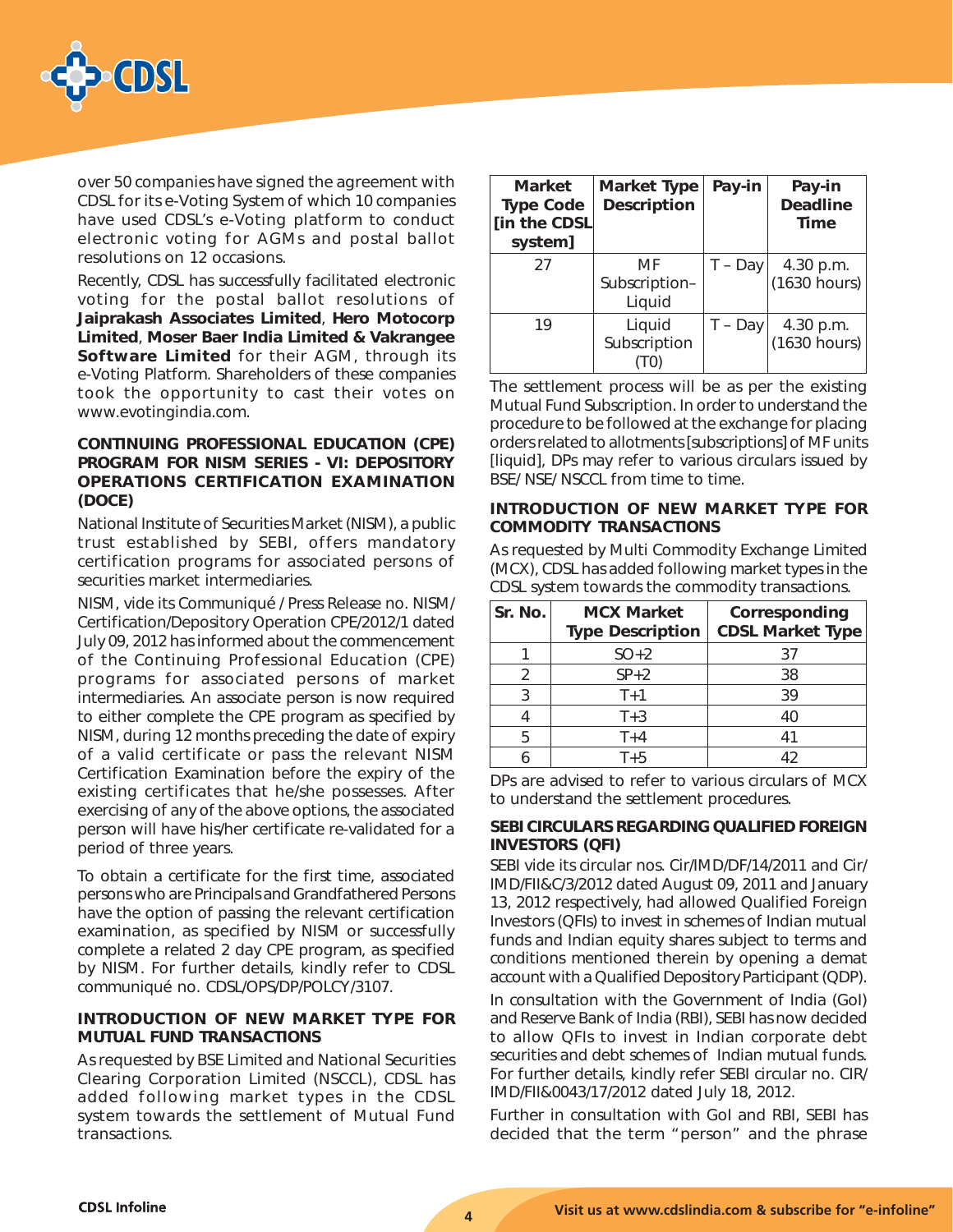

"resident in India" shall carry the same meaning as defined under the Income Tax Act, 1961. For the amended definition for QFI, kindly refer to SEBI circular no. CIR/IMD/FII&C/18/2012 dated July 20, 2012.

### FACILITY TO ADD PLEDGE VALUE FOR EACH PLEDGE SEQUENCE NUMBER [PSN]

CDSL is pleased to introduce a facility in the Pledge set up screen wherein the DPs can enter the pledge value for each pledge request even if multiple pledge requests are being set up under a single Pledge Request Form (PRF). Earlier, a consolidated value for the multiple pledge requests was entered against a PRF and this value appeared against each PSN set up under that PRF.

DPs are advised to make the necessary changes in their back office software.

### NON-TRANSFER OF OPEN ENDED MUTUAL FUND **TRANSACTIONS**

At present, CMs are required to transfer the securities from their CM Pool accounts to their Beneficiary Owner (BO) Accounts within one working day after Pay-out, failing which a penalty is levied on such CMs. The penalty also holds true for non-transfer of open-ended mutual fund units subscribed through the 'Order Entry Platform' of Stock Exchanges.

DPs are advised to inform their CM clients, accordingly.

### CHANGE IN NAME OF DP

DPs and BOs are advised to note the change in name of the following DP:

| <b>DPID</b> | <b>OLD NAME</b>  | <b>NEW NAME</b> |
|-------------|------------------|-----------------|
| 12046200    | Naman Securities | Shree Naman     |
|             | and Finance      | Securities and  |
|             | Private Limited  | Finance Private |
|             |                  | I imited        |

### INVESTOR AWARENESS PROGRAMS (IAPs)

During July-August 2012, CDSL BOPF Trust has conducted 28 IAPs across India in association with BSE Investor Protection Fund and leading dailies such as Maharashtra Times, Lokmat & Punyanagari. Leading CDSL DPs such as India Infoline Ltd., Abhyudaya Coop Bank Ltd., Muthoot Securities Ltd., Swastika Investmart Ltd., Hem Securities Ltd., VCK Share & Stock Broking Services Pvt. Ltd., etc. also participated in



Mr. Ajit Manjure, Dy. Manager – Business Development, CDSL addressing the audience at an IAP conducted on 23.07.2012 at Pune, in association with Sunidhi Securities & Finance Limited and National Spot Exchange Limited. Over 400 investors attended the program.

making these IAPs a grand success. CDSL also conducted a few programs in association with Institute of Chartered Accountants of India (ICAI) and Rotary Club.

For details on the forthcoming IAPs, kindly visit us at www.cdslindia.com/Investor Meets.



Mr. C S Thakur, Head - Investor Education, CDSL addressing the audience at an IAP conducted at Nagpur on 21.07.2012 along with Abhydaya Bank and Lokmat newspaper.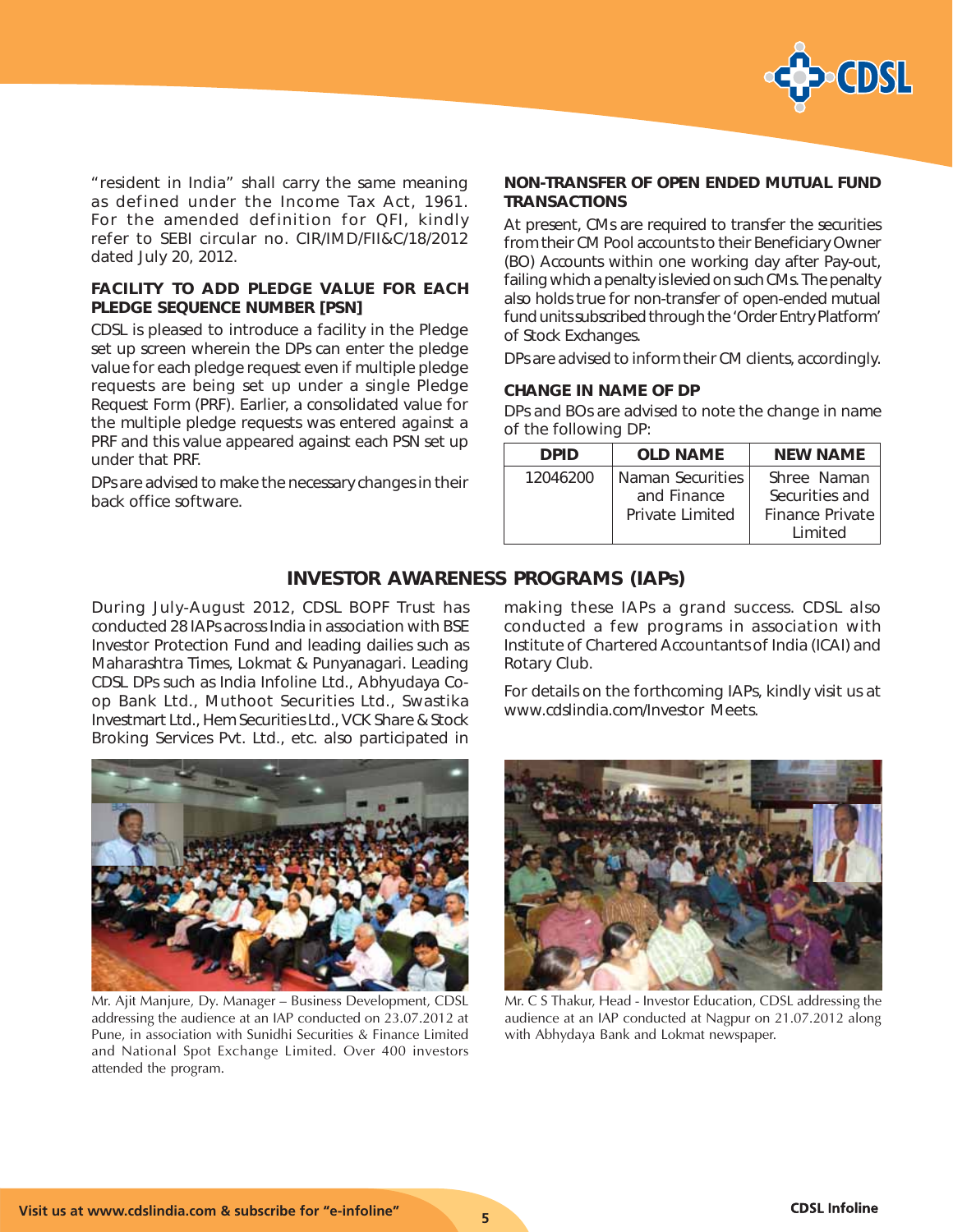

# **EQUITIES ADMITTED DURING JULY - AUGUST 2012**

| SR. NO.        | <b>ISIN</b>                  | <b>ISIN NAME</b>                                                          | <b>RTA NAME</b>                                                |
|----------------|------------------------------|---------------------------------------------------------------------------|----------------------------------------------------------------|
| -1             | INE714N01011                 | ADHEESH DEVCON PRIVATE LIMITED                                            | BIGSHARE SERVICES PRIVATE LIMITED                              |
| $\overline{2}$ | INE636N01016                 | ANSHUS CLOTHING LIMITED                                                   | CAMEO CORPORATE SERVICES LIMITED                               |
| 3              | INE143N01013                 | BONANZA INDUSTRIES LIMITED                                                | PURVA SHAREGISTRY INDIA PRIVATE LIMITED                        |
| $\overline{4}$ | INE759N01016                 | BOXCO LOGISTICS INDIA PRIVATE LIMITED                                     | LINK INTIME INDIA PRIVATE LIMITED                              |
| 5              | INE830N01015                 | <b>BRONZE INFRA- TECH LIMITED</b>                                         | C B MANAGEMENT SERVICES PRIVATE LIMITED                        |
| 6              | INE257H01013                 | <b>BVG INDIA LIMITED</b>                                                  | LINK INTIME INDIA PRIVATE LIMITED                              |
| $\overline{7}$ | INE738N01010                 | CALLEIS INFRASTRUCTURE PRIVATE LIMITED                                    | KARVY COMPUTERSHARE PRIVATE LIMITED                            |
| 8              | INE643N01012                 | COMBAT DRUGS LIMITED                                                      | BIGSHARE SERVICES PRIVATE LIMITED                              |
| 9              | INE842N01010                 | CYBEROAM TECHNOLOGIES PRIVATE LIMITED                                     | LINK INTIME INDIA PRIVATE LIMITED                              |
| 10             | INE698N01016                 | DARASHAW AND COMPANY PRIVATE LIMITED                                      | SHAREX DYNAMIC (INDIA) PRIVATE LIMITED                         |
| 11             | INE832N01011                 | DARSHAN REALTORS PRIVATE LIMITED                                          | LINK INTIME INDIA PRIVATE LIMITED                              |
| 12             | INE755N01014                 | DISHA DISTRIBUTORS PRIVATE LIMITED                                        | NICHE TECHNOLOGIES PRIVATE LIMITED                             |
| 13             | INE443N01017                 | DYNAMIC MICROSTEPPERS LIMITED                                             | LINK INTIME INDIA PRIVATE LIMITED                              |
| 14             | INE914E01024                 | EURO FINMART LIMITED                                                      | ALANKIT ASSIGNMENTS LIMITED                                    |
| 15             | INE740N01016                 | FINSHORE MANAGEMENT SERVICES LIMITED                                      | KARVY COMPUTERSHARE PRIVATE LIMITED                            |
| 16             | INE418N01027                 | FIVE STAR MERCANTILE LIMITED                                              | FREEDOM REGISTRY LIMITED                                       |
| 17             | INE942C01029                 | <b>GUJARAT THEMIS BIOSYN LIMITED</b>                                      | LINK INTIME INDIA PRIVATE LIMITED                              |
| 18             | INE605E01010                 | HAMILTON POLES MANUFACTURING COMPANY LIMITED                              | MAHESHWARI DATAMATICS PRIVATE LIMITED                          |
| 19             | INE756I01012                 | HDB FINANCIAL SERVICES LIMITED                                            | DATAMATICS FINANCIAL SERVICES LIMITED                          |
| 20             | INE392I01016                 | HDFC ERGO GENERAL INSURANCE COMPANY LIMITED                               | KARVY COMPUTERSHARE PRIVATE LIMITED                            |
| 21             | INE725N01017                 | HIRISE INFRACON PRIVATE LIMITED                                           | PURVA SHAREGISTRY INDIA PRIVATE LIMITED                        |
| 22             | INE663N01010                 | <b>INDO AQUATICS LIMITED</b>                                              | AARTHI CONSULTANTS PRIVATE LIMITED                             |
| 23             | INE716N01016                 | INDO-AMERICAN ADVANCED PHARMACEUTICALS LIMITED                            | CAMEO CORPORATE SERVICES LIMITED                               |
| 24             | INE794N01013                 | INNOVATIVE TECHNOMICS PRIVATE LIMITED                                     | LINK INTIME INDIA PRIVATE LIMITED                              |
| 25             | INE757N01010                 | J B SEZ PRIVATE LIMITED- CLASS A                                          | TSR DARASHAW LIMITED                                           |
| 26             | INE722N01014                 | JATTASHANKAR INDUSTRIES LIMITED                                           | SHAREX DYNAMIC (INDIA) PRIVATE LIMITED                         |
| 27             | INE609E01012                 | JUDICIOUS INVESTMENTS LIMITED                                             | MAHESHWARI DATAMATICS PRIVATE LIMITED                          |
| 28             | INE662N01012                 | KAUSHALYA GLOBAL LIMITED                                                  | CIL SECURITIES LIMITED                                         |
| 29             | INE776N01010                 | LIFELINE DRUGS & PHARMA LIMITED                                           | PURVA SHAREGISTRY INDIA PRIVATE LIMITED                        |
| 30             | INE739N01018                 | M P POLYPROPYLENE LIMITED                                                 | BIGSHARE SERVICES PRIVATE LIMITED                              |
| 31             | INE664N01018                 | MAGANANIMOUS TRADE AND FINANCE LIMITED                                    | BEETAL FINANCIAL & COMPUTER SERVICES PRIVATE LTD.              |
| 32             | INE345L01018                 | MARVEL VINYLS LIMITED                                                     | BEETAL FINANCIAL & COMPUTER SERVICES PRIVATE LTD.              |
| 33             | INE831N01013                 | MCX-SX CLEARING CORPORATION LIMITED                                       | KARVY COMPUTERSHARE PRIVATE LIMITED                            |
| 34             | INE789N01013                 | MYRA MALL MANAGEMENT COMPANY LIMITED                                      | FREEDOM REGISTRY LIMITED                                       |
| 35             | INE679N01016                 | NARMADA AGRO INDUSTRIES LIMITED                                           | PURVA SHAREGISTRY INDIA PRIVATE LIMITED                        |
| 36             | INE758N01018                 | OCEAN SPARKLE LIMITED                                                     | VENTURE CAPITAL & CORPORATE INVESTMENTS PRIVATE LIMITED        |
| 37             | INE661N01014                 | OLIVE BAR AND KITCHEN PRIVATE LIMITED                                     | LINK INTIME INDIA PRIVATE LIMITED                              |
| 38             | INE817N01012                 | OM PIZZAS AND EATS INDIA PRIVATE LIMITED                                  | LINK INTIME INDIA PRIVATE LIMITED                              |
| 39             | INE713M01015                 | PACHELI ENTERPRISES LIMITED                                               | LINK INTIME INDIA PRIVATE LIMITED                              |
| 40             | INE880M01020                 | PARIKH HERBALS LIMITED                                                    | CAMEO CORPORATE SERVICES LIMITED                               |
| 41             | INE637N01014                 | PATIDAR BUILDCON LIMITED                                                  | ADROIT CORPORATE SERVICES PRIVATE LIMITED                      |
| 42             | INE726N01015                 | PERFECT INDUSTRIES PRIVATE LIMITED                                        | UNIVERSAL CAPITAL SECURITIES PRIVATE LIMITED                   |
| 43             | INE297D01018                 | PRIMA AGRO LIMITED                                                        | VENTURE CAPITAL & CORPORATE INVESTMENTS PRIVATE LIMITED        |
| 44             | INE723N01012                 | PRIMA INDUSTRIES LIMITED                                                  | VENTURE CAPITAL & CORPORATE INVESTMENTS PRIVATE LIMITED        |
| 45             | INE777N01018                 | RAJ RAJENDRA TEXTILE EXPORTS LIMITED                                      | SHAREPRO SERVICES (I) PRIVATE LIMITED                          |
| 46             | INE374C01017                 | RAJASTHAN PETRO SYNTHETICS LIMITED                                        | SKYLINE FINANCIAL SERVICES LIMITED                             |
| 47             | INE508F01013                 | RASHTRIYA ISPAT NIGAM LIMITED                                             | KARVY COMPUTERSHARE PRIVATE LIMITED                            |
| 48             | INE145N01018                 | REAL IMAGE MEDIA TECHNOLOGIES PRIVATE LIMITED                             | BTS CONSULTANCY SERVICES PRIVATE LIMITED                       |
| 49             | INE998M01012                 | SANGHI CORPORATE SERVICES LIMITED                                         | SHAREX DYNAMIC (INDIA) PRIVATE LIMITED                         |
| 50             | INE697N01018                 | SG ESTATES LIMITED                                                        | ALANKIT ASSIGNMENTS LIMITED                                    |
| 51             | INE638N01012                 | SHARAD FIBRES AND YARN PROCESSORS LIMITED                                 | BIGSHARE SERVICES PRIVATE LIMITED                              |
| 52             | INE715N01018                 | SILVER LACE CONSTRUCTIONS PRIVATE LIMITED                                 | BIGSHARE SERVICES PRIVATE LIMITED                              |
| 53             | INE807N01013                 | SMALL TILES PRIVATE LIMITED                                               | UNIVERSAL CAPITAL SECURITIES PRIVATE LIMITED                   |
| 54             | INE724N01010                 | STARWINGS FASHION TRADING PRIVATE LIMITED                                 | PURVA SHAREGISTRY INDIA PRIVATE LIMITED                        |
| 55             | INE756N01012                 | STELLER INTERACTIVE MEDIA PRIVATE LIMITED                                 | UNIVERSAL CAPITAL SECURITIES PRIVATE LIMITED                   |
| 56<br>57       | INE277F01015<br>INE775N01012 | SURNIDHI INVESTMENT LIMITED<br>SWIFT IT INFRASTRUCTURE & SERVICES LIMITED | ALANKIT ASSIGNMENTS LIMITED<br>ABS CONSULTANTS PRIVATE LIMITED |
| 58             | INE184E01016                 | UNI TUBES LIMITED                                                         | PURVA SHAREGISTRY INDIA PRIVATE LIMITED                        |
| 59             | INE780M01014                 | VENUS LIFESTYLES LIMITED                                                  | BIGSHARE SERVICES PRIVATE LIMITED                              |
| 60             | INE457N01017                 | YAMINI INVESTMENTS COMPANY LIMITED                                        | SKYLINE FINANCIAL SERVICES LIMITED                             |
|                |                              |                                                                           |                                                                |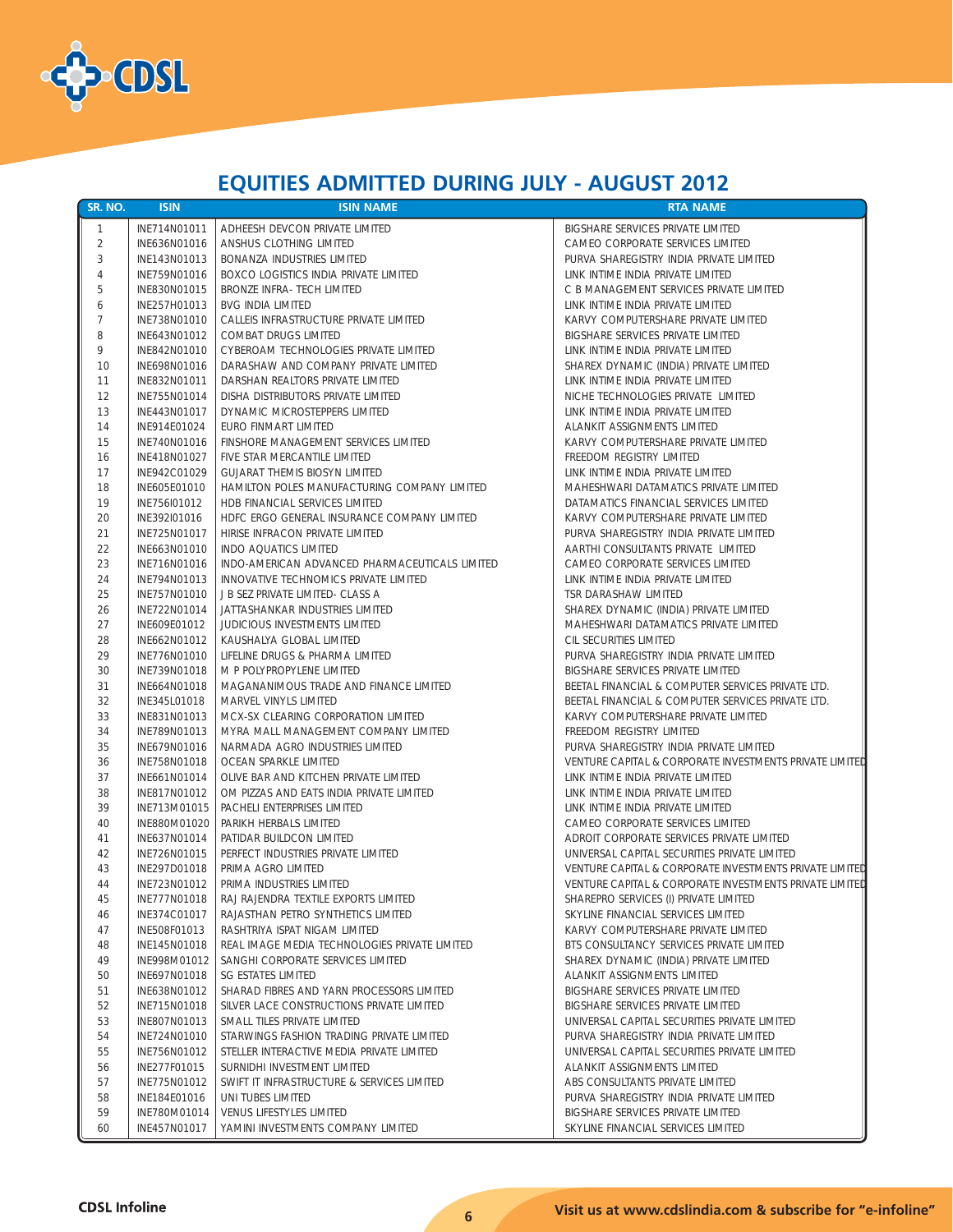

## **CHANGE IN NAME OF COMPANIES DURING JULY - AUGUST 2012**

| SRN            | <b>ISIN</b>  | <b>OLD NAME</b>                                    | <b>NEW NAME</b>                                     |
|----------------|--------------|----------------------------------------------------|-----------------------------------------------------|
| $\mathbf{1}$   | INE350C01017 | AKANKSHA CELLULAR LIMITED                          | OPTIEMUS INFRACOM LIMITED                           |
| 2              | INE228K01018 | ALVITA BUILDERS AND DEVELOPERS PRIVATE LIMITED     | DLF CITY DEVELOPERS PRIVATE LIMITED                 |
| 3              | INE732I01013 | ANGEL GLOBAL CAPITAL PRIVATE LIMITED               | ANGEL BROKING PRIVATE LIMITED                       |
| 4              | INE058A01010 | AVENTIS PHARMA LIMITED                             | SANOFI INDIA LIMITED                                |
| 5              | INE417D01012 | BRESCON CORPORATE ADVISORS LIMITED                 | BRESCON ADVISORS & HOLDINGS LIMITED                 |
| 6              | INE460N01011 | CINEMAX EXHIBITION INDIA LIMITED                   | CINEMAX INDIA LIMITED                               |
| $\overline{7}$ | INE704H01022 | CINEMAX INDIA LIMITED                              | CINEMAX PROPERTIES LIMITED                          |
| 8              | INE232N01014 | DAHYABHAI SONS LIMITED                             | <b>KELVIN FINCAP LIMITED</b>                        |
| 9              | INE071C01019 | DHANDAPANI FINANCE LIMITED                         | DFL INFRASTRUCTURE FINANCE LIMITED                  |
| 10             | INE198M01019 | DLF ACKRUTI INFO PARKS (PUNE) LIMITED              | <b>QUADRON BUSINESS PARK LIMITED</b>                |
| 11             | INE267F01024 | ENGLISH INDIAN CLAYS LIMITED                       | EICL LIMITED                                        |
| 12             | INE258M01011 | FERVENT PHARMA SYNERGIES LIMITED                   | FERVENT SYNERGIES LIMITED                           |
| 13             | INE418N01019 | FIVE STAR MERCANTILE LIMITED                       | INTEGRA GARMENTS AND TEXTILES LIMITED               |
| 14             | INE624M01014 | <b>GREENLINE TEA &amp; EXPORTS LIMITED</b>         | LYKIS LIMITED                                       |
| 15             | INE837F01016 | HINDUSTAN CONTINENTAL LIMITED                      | AZURE EXIM SERVICES LIMITED                         |
| 16             | INE940H01014 | HOUSE OF PEARL FASHIONS LIMITED                    | PEARL GLOBAL INDUSTRIES LIMITED                     |
| 17             | INE043D01016 | INFRASTRUCTURE DEVELOPMENT FINANCE COMPANY LIMITED | <b>IDEC LIMITED</b>                                 |
| 18             | INE288D01017 | INTEGRA HINDUSTAN CONTROL LIMITED                  | INTEGRA INDIA GROUP COMPANY LIMITED                 |
| 19             | INE139D01020 | INTENSIVE AIR SYSTEMS LIMITED                      | YUVRAAJ HYGIENE PRODUCTS LIMITED                    |
| 20             | INE679C01027 | INWINEX PHARMACEUTICALS LIMITED                    | SOURCE NATURAL FOODS AND HERBAL SUPPLEMENTS LIMITED |
| 21             | INF757N01010 | J B SEZ PRIVATE LIMITED                            | HBS PHARMA SEZ PRIVATE LIMITED                      |
| 22             | INE674D01026 | JHAVERI WELDFLUX LIMITED                           | VHCL INDUSTRIES LIMITED                             |
| 23             | INE602C01011 | KJMC GLOBAL MARKET (INDIA) LIMITED                 | KJMC CORPORATE ADVISORS (INDIA) LIMITED             |
| 24             | INE425B01027 | LGS GLOBAL LIMITED                                 | YBRANT DIGITAL LIMITED                              |
| 25             | INE679N01016 | NARMADA AGRO INDUSTRIES LIMITED                    | RATNAMANI AGRO INDUSTRIES LIMITED                   |
| 26             | INE949J01011 | NETZONE DEVELOPERS PRIVATE LIMITED                 | GIRAFFE DEVELOPERS PRIVATE LIMITED                  |
| 27             | INE409B01013 | NUMERIC POWER SYSTEMS LIMITED                      | SWELECT ENERGY SYSTEMS LIMITED                      |
| 28             | INE660F01012 | PATNI COMPUTER SYSTEMS LIMITED                     | IGATE COMPUTER SYSTEMS LIMITED                      |
| 29             | INE807M01015 | PRIYADARSHINI THREAD LIMITED                       | INDOVATION TECHNOLOGIES LIMITED                     |
| 30             | INE063D01022 | PRRANETA INDUSTRIES LIMITED                        | AADHAAR VENTURES INDIA LIMITED                      |
| 31             | INE683D01019 | RATNI INVESTMENTS COMPANY LIMITED                  | DHANLEELA INVESTMENTS & TRADING COMPANY LIMITED     |
| 32             | INE089F01014 | SUPER RELIGARE LABORATORIES LIMITED                | <b>SRL LIMITED</b>                                  |
| 33             | INE664A01015 | SU-RAJ DIAMONDS & JEWELLERY LIMITED                | WINSOME DIAMONDS AND JEWELLERY LIMITED              |
| 34             | INE534C01016 | <b>VINAY CEMENTS LIMITED</b>                       | <b>VINAY CEMENT LIMITED</b>                         |
| 35             |              | INE393M01016   WYN AQUA EXPORTS LIMITED            | SMILAX INDUSTRIES LIMITED                           |

# **NEW DPs ADMITTED DURING JULY – AUGUST 2012**

| <b>DPID</b> | <b>DP NAME</b>                                | <b>CITY</b>    |
|-------------|-----------------------------------------------|----------------|
| 12073300    | ISF SECURITIES LIMITED                        | NEW DELHI      |
| 12074500    | SKP STOCK BROKING PRIVATE LIMITED             | KOLKATA        |
| 13074600    | MUTHOOTTU MINI FINANCIERS PRIVATE LIMITED     | KOCHI          |
| 12074700    | HORIZON FINANCIAL CONSULTANTS PRIVATE LIMITED | <b>KOLKATA</b> |
| 12074900    | SHRENI SHARES PRIVATE LIMITED                 | <b>MUMBAI</b>  |